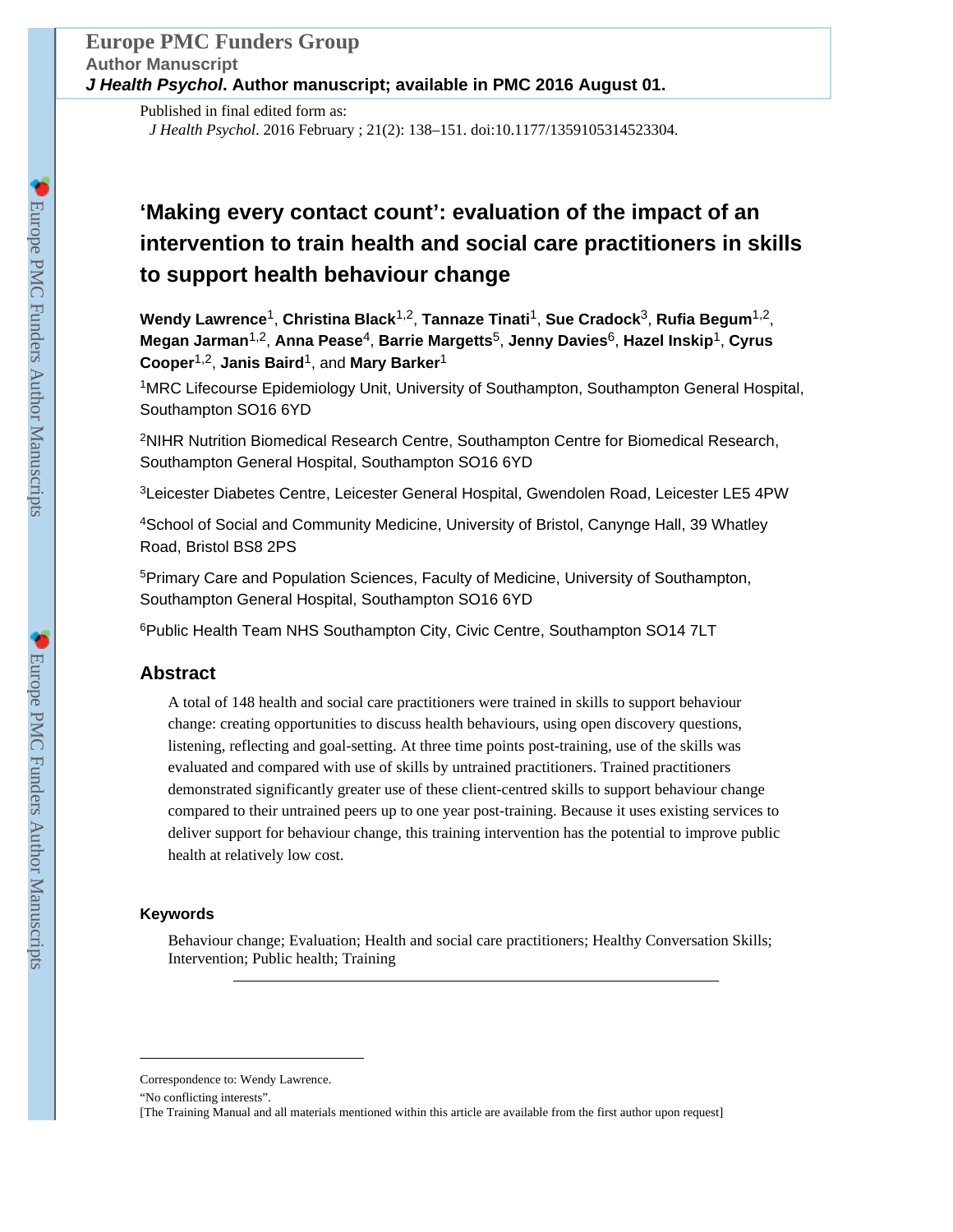## **Introduction**

Current public health policy stresses the potential of cumulative, small changes in individual behaviour to produce significant advancements in population health. The UK Cabinet Office's Behavioural Insights Team ('Nudge Unit') advocates for health behaviour change through manipulations of environmental cues (Behavioural Insights Team, 2011;Marteau, Ogilvie, Roland et al., 2011). The movement in the National Health Service (NHS) to 'make every contact count' recognises the opportunity that practitioners have to improve public health through supporting behaviour change in the millions of people with whom they come into contact, though it is not clear that practitioners currently have the necessary skills to do so (NHS Future Forum, 2012). This paper evaluates the impact of training front-line staff in a brief intervention, designed to provide practitioners from a range of backgrounds with the skills to support individuals in improving their health behaviour.

## **Sustainability and reach**

Research suggests that brief interventions can be effective in producing small but important changes in behaviour (Aveyard, Begh, Parsons et al., 2012;Moyer, Finney, Swearingen et al., 2002), particularly if the intervention is motivational in content (McCambridge and Strang, 2004). A major strength of such interventions is that they can be implemented by practitioners during routine contact with patients, which removes the need to recruit participants to more formal intervention programmes. This model of intervention has several important advantages. Training practitioners to support health behaviour change during routine contact has the potential for greater impact than setting up an intervention programme additional to routine care, onto which a sample of the target population is recruited. While the latter might be suited to patient groups with specific needs, the former is more appropriate for promoting population level change. Additionally, training interventions are a sustainable option because skills are not lost when the research team leave; programmatic interventions frequently end once the research or evaluation period is over. A training intervention can also be sustained by identifying champions within participating organisations, who can ensure ongoing implementation of training and support of newly trained staff (Aoun, Shahid, Le et al., 2013).

Formal behaviour change intervention programmes are not renowned for recruiting and retaining participants from low-income and disadvantaged groups (Michie, Jochelson, Markham et al., 2009). Training front-line practitioners enables interventions to have maximum reach into these populations because relationships between practitioner and client have already been established (Lawrence, Keyte, Tinati et al., 2012). Disadvantaged populations are simultaneously most at risk of chronic disease, and least likely to meet current guidelines for healthy lifestyles or to make changes to their health behaviours (Buck and Frosini, 2012). However, there has been little research effort devoted to exploiting the potential of staff training interventions to support health behaviour change in these groups (Spanou, Simpson, Hood et al., 2010).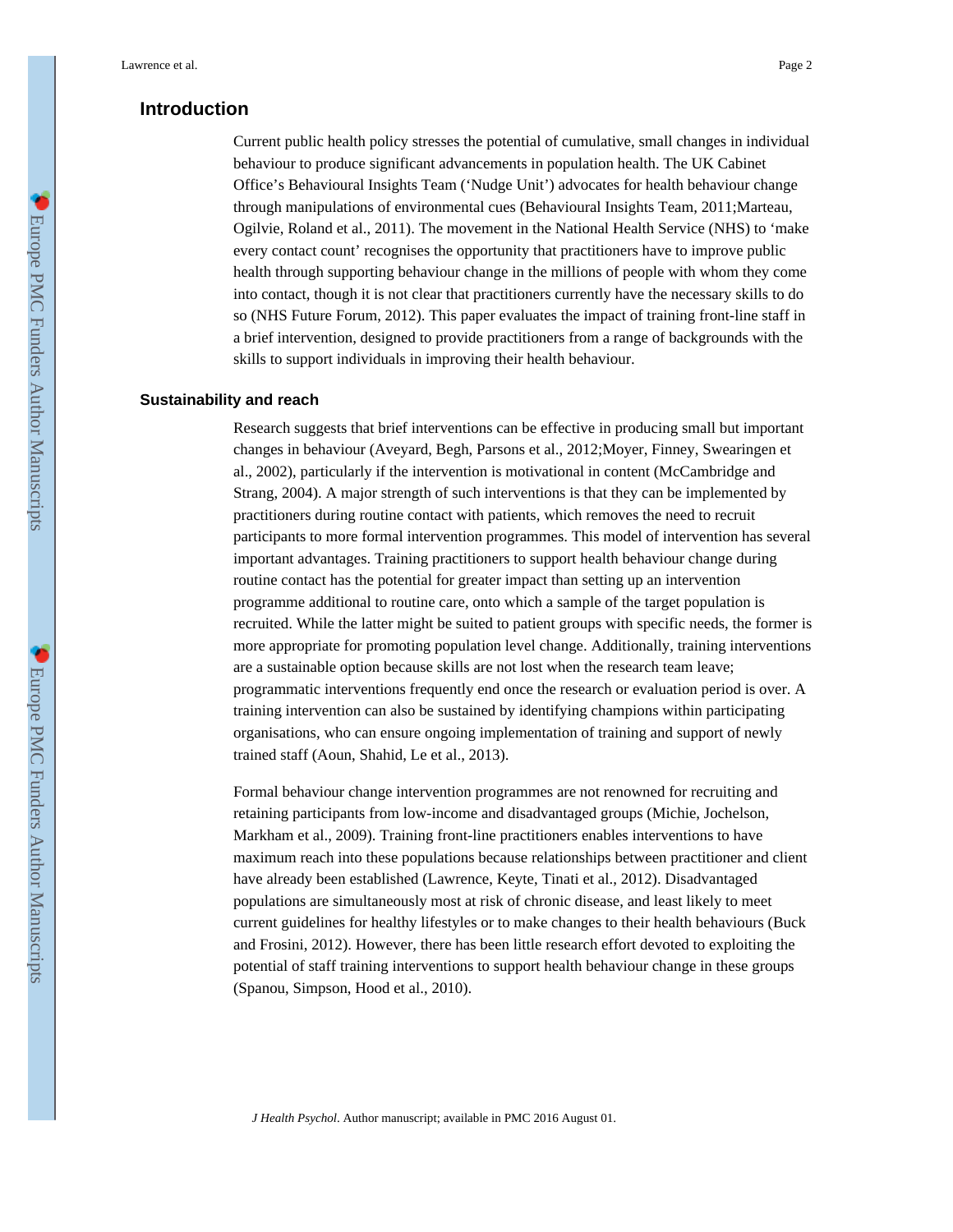## **'Healthy Conversation Skills' training**

This paper describes the 'Healthy Conversation Skills' training programme for health and social care practitioners. The programme delivers a package of skills designed to support health behaviour change in patients and clients with whom practitioners work. Like Motivational Interviewing (Rollnick and Miller, 1995) and similar approaches, Healthy Conversation Skills training offers a client-centred counselling approach to supporting behaviour change. As with other such approaches, it is based on the understanding that giving clients knowledge is insufficient to change their behaviour; they must also be motivated to change. This therefore requires a style of communication that is not reliant on advice-giving and instruction – somewhat in contrast to traditional healthcare delivery. Client-centred approaches to behaviour change are characterised instead by exploratory conversations through which the practitioner attempts to understand the world of the client and the context of the presenting problem, and supports clients to plan their own solutions. As such, clients are involved in a process of empowerment in which they take control of their issues, and hence increase their sense of self-efficacy. Trials have shown this type of approach to be more effective than no treatment, and often more effective than comparable forms of psychotherapy in eliciting behaviour change (Lundahl and Burke, 2009).

Unlike Motivational Interviewing (Hettema, Steele and Miller, 2005), Healthy Conversation Skills are not particularly complex, limited in number and simple to learn. The training was designed in recognition of the need for a programme of skills to support behaviour change that was accessible to all practitioners, including those who have little or no formal education (Barker, Baird, Lawrence et al., 2011). In contrast to Motivational Interviewing, Healthy Conversation Skills can be used in an opportunistic fashion when time is limited and do not necessarily require the building of a therapeutic relationship. The training was developed in collaboration with local health service commissioners, whose needs assessment found that their healthcare providers lacked confidence to engage clients in empowering conversations leading to behaviour change (Davies and Johnson, 2008). At the same time, observation of practice in the locality identified that opportunities to initiate behaviour change with clients were frequently missed (Lawrence, Keyte, Tinati et al., 2012). Healthy Conversation Skills training was designed specifically to equip practitioners to support improvements in diet and physical activity behaviour in their clients. However, the skills are applicable to any area of behaviour. Appendix 1 provides a summary of the training philosophy, programme and skills. Details of the training development are provided elsewhere (Barker, Baird, Lawrence, et al., 2011), and training and evaluation materials are available from the authors on request. A logic model describing the hypothesised effect of the intervention was developed at the outset and is available from the first author.

The effectiveness of Healthy Conversation Skills training in improving the diets and lifestyles of the clients of trained practitioners has been evaluated in a non-randomised, controlled trial and will be published elsewhere (Baird, Jarman, Lawrence et al., 2013). This paper describes the implementation of the training intervention and evaluation of its impact on the professional practice of health and social care practitioners.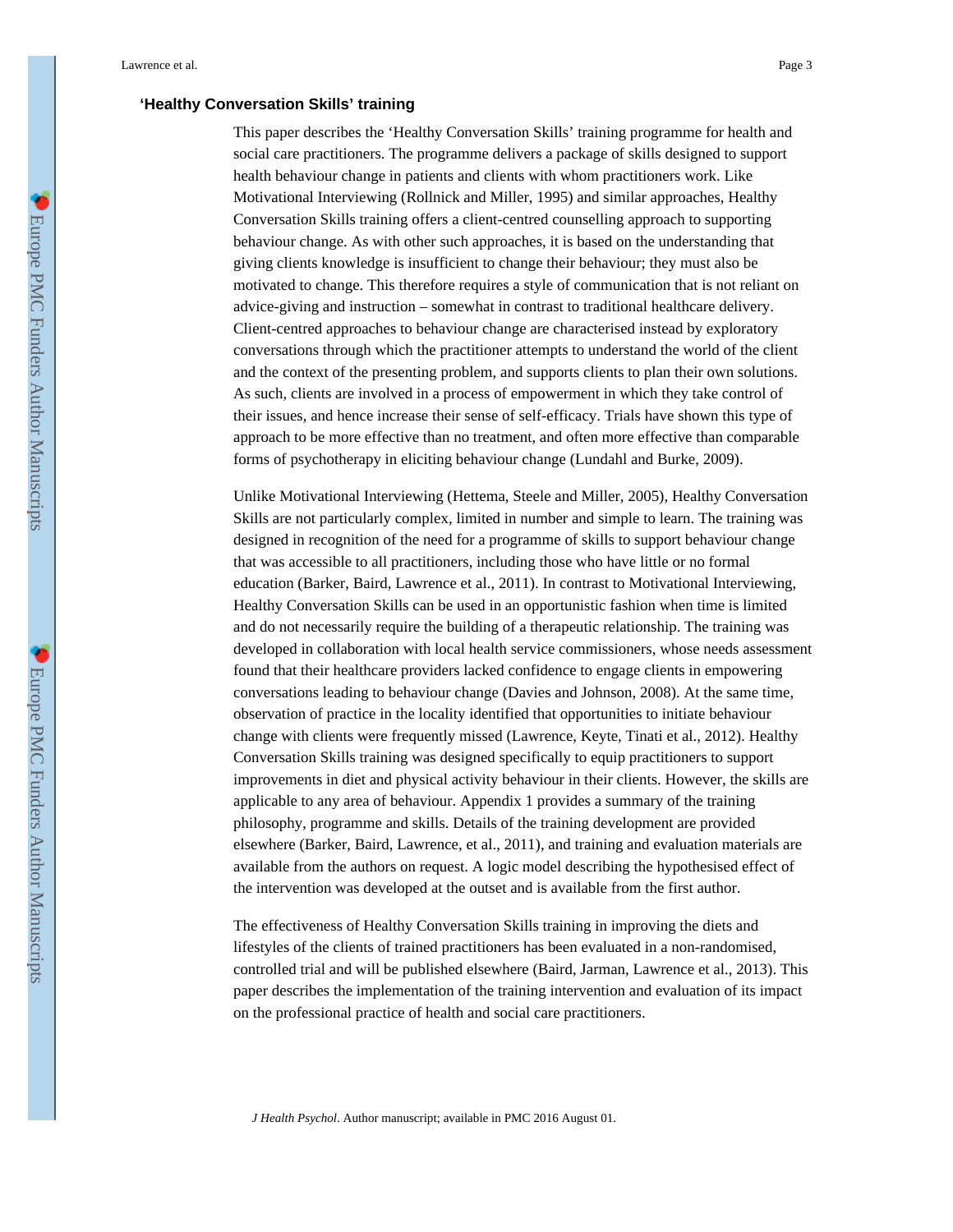# **Methods**

# **Setting**

Healthy Conversation Skills training was delivered by a training team consisting of psychologists and public health practitioners to staff working in Sure Start Children's Centres (SSCCs) in Southampton. A relatively deprived city in the affluent south of the UK, Southampton ranks in the most deprived quarter of local authorities in England (Southampton City Council: 2013). Sure Start is a UK government initiative that provides health, education and support services for young children and their families, where emphasis is placed on reaching the most vulnerable. Local SSCC data suggest that 70 percent of the city's children under the age of five are registered with one of the 14 Children's Centres in Southampton. These children tend to come from families living in one of the seven 'core SSCC areas' defined by their poor health profile as being priority areas for intervention (Wilkinson and Inskip, 2006). Healthy eating and physical activity are identified as target issues for SSCCs, so training practitioners who work with families attending Centres in Southampton therefore represents an effective way of reaching people from more disadvantaged populations to address these health behaviours.

Staff practice in Southampton SSCCs was compared with that of staff working in SSCCs in control sites where no Healthy Conversation Skills training was delivered. Gosport and Havant, two towns on the south coast of England were chosen as control sites as they have a similar demographic profile to Southampton. At the time of data collection, Gosport had five SSCCs and Havant another nine, at which 68% and 54% of the towns' under-fives were registered respectively. As in Southampton, a large proportion of the families attending these Centres were those defined as vulnerable or disadvantaged – Havant 28% and Gosport 38%.

## **Participants**

All play, family support and community development workers employed by SSCCs in Southampton were asked by their managers to attend Healthy Conversation Skills training. Administrative staff, community health nurses and oral health workers were also invited. All staff completing the training were invited to attend a follow-up workshop and to receive a follow-up phone call (see Appendix 1).

## **Materials and procedures**

**Assessment of training implementation—**The effectiveness of training implementation was assessed in four ways:

- **(i)** The number of training sessions held over the intervention period was recorded;
- **(ii)** The proportion of eligible staff who attended the training and the distribution of the type of staff were calculated;
- **(iii)** Observations of the number of times trainers modelled the skills during training is an assessment of the fidelity with which the trainers adhered to the principles and methods of the training. Using Flanders Interaction Analysis Technique, every ten seconds throughout each of the training sessions being observed,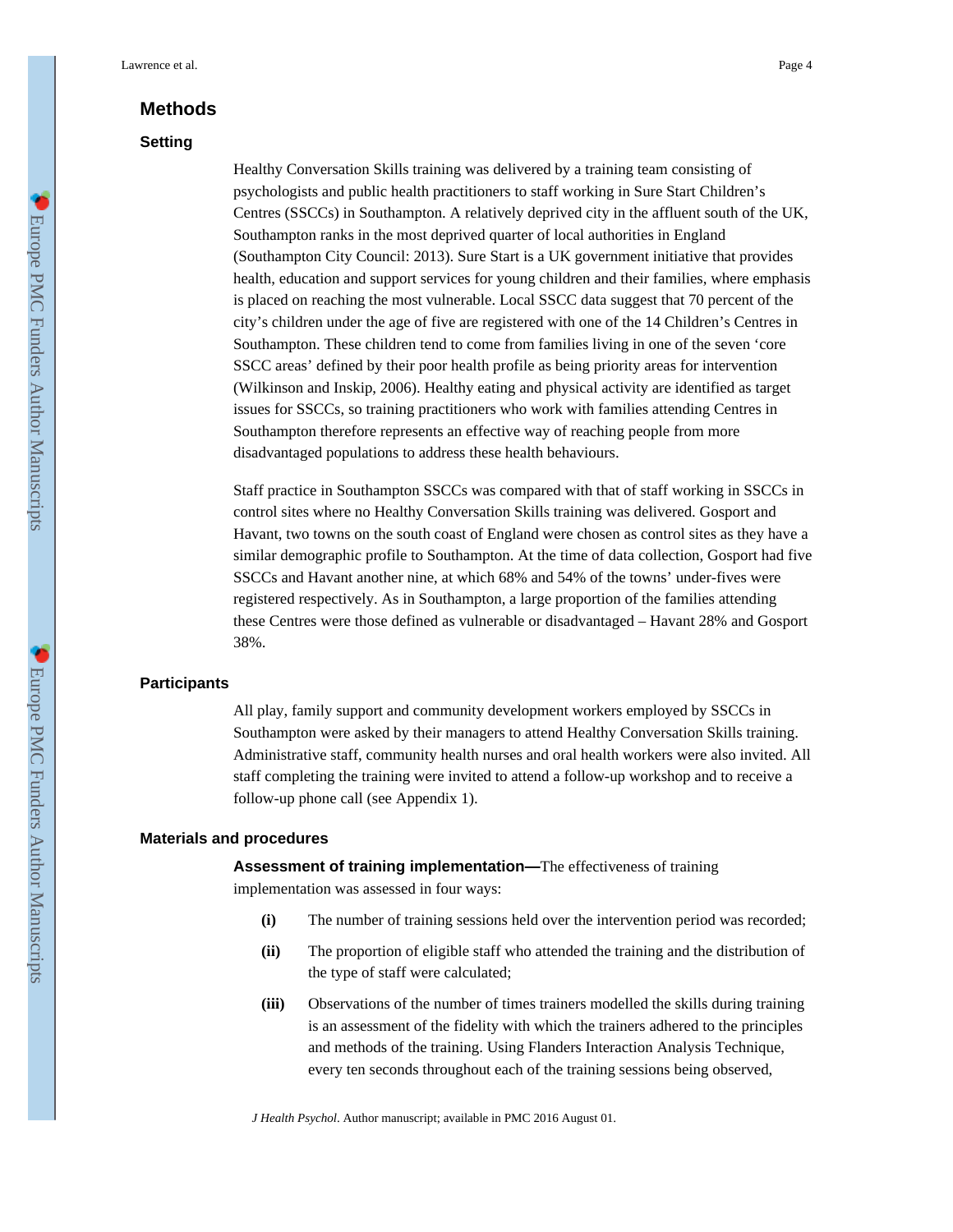researchers recorded whether the trainers were asking exploratory, open discovery questions (Skill 2) thus modelling the skills they were trying to impart, whether they were speaking using other forms of question or instruction, and whether the trainees were speaking or undertaking an activity. This method of 'ten-second event coding' has been used previously as a practical marker of the effectiveness of the training process (Skinner, Carey, Cradock et al., 2008). An effective session was defined as one where the trainees were doing most of the talking or undertaking activities. An effective trainer of Healthy Conversation Skills should be using a good proportion of open discovery questions. The percentage of time trainers were modelling Healthy Conversation Skills and trainees were undertaking activities in the observed training sessions were calculated as measures of fidelity to the training manual.

**(iv)** How valuable trainees perceived the training to be was assessed by asking them at the end of the last training session to rate its value on a scale of one to ten, where one was 'not valuable' and ten was 'very valuable'. Trainees gave consent to be contacted by a member of the research team for a follow-up telephone call. This call was generally made between five and eight weeks after their last training session to allow time for skills to be practised. Researchers followed a standardised, semi-structured script; consent was sought for the phone calls to be audio recorded; and the recordings were then transcribed verbatim. During the phone call, trainees were asked again how valuable they felt the training had been.

The median value rating trainees gave the training and the proportion who found it of low value (scoring it 5 or less) were calculated. Trainees' responses to being asked during the follow-up phone call about the value of the training were subject to inductive content analysis (Krippendorff, 2004). The numbers and types of positive and negative comments about the training were subsequently calculated for an overview of trainee attitudes.

## **Assessment of training impact on staff practice: short, medium and long term**

**—**The impact of the training on staff practice was assessed in three ways:

**1)** Short-term impact: trainees completed questionnaires at the beginning of the first and end of the third training sessions to measure change in use of open discovery questions.

In order to assess competence in asking open discovery questions (Skill 2) trainees were asked to write down the first thing they would say in response to four written statements that came from SSCC clients. The behaviours of interest in this study were eating healthily and being physically active so the statements were: "There are lovely vegetables outside the shops, but I don't know what they are."; "I just don't seem to have time to do any exercise."; "It's more never being taught what to eat, to cook or whatever."; "I can't afford for us to join a gym." A coding matrix was developed by the research team to code and score trainee responses to the four statements into one of seven possible categories, scored from zero to six. Responses were scored according to the extent to which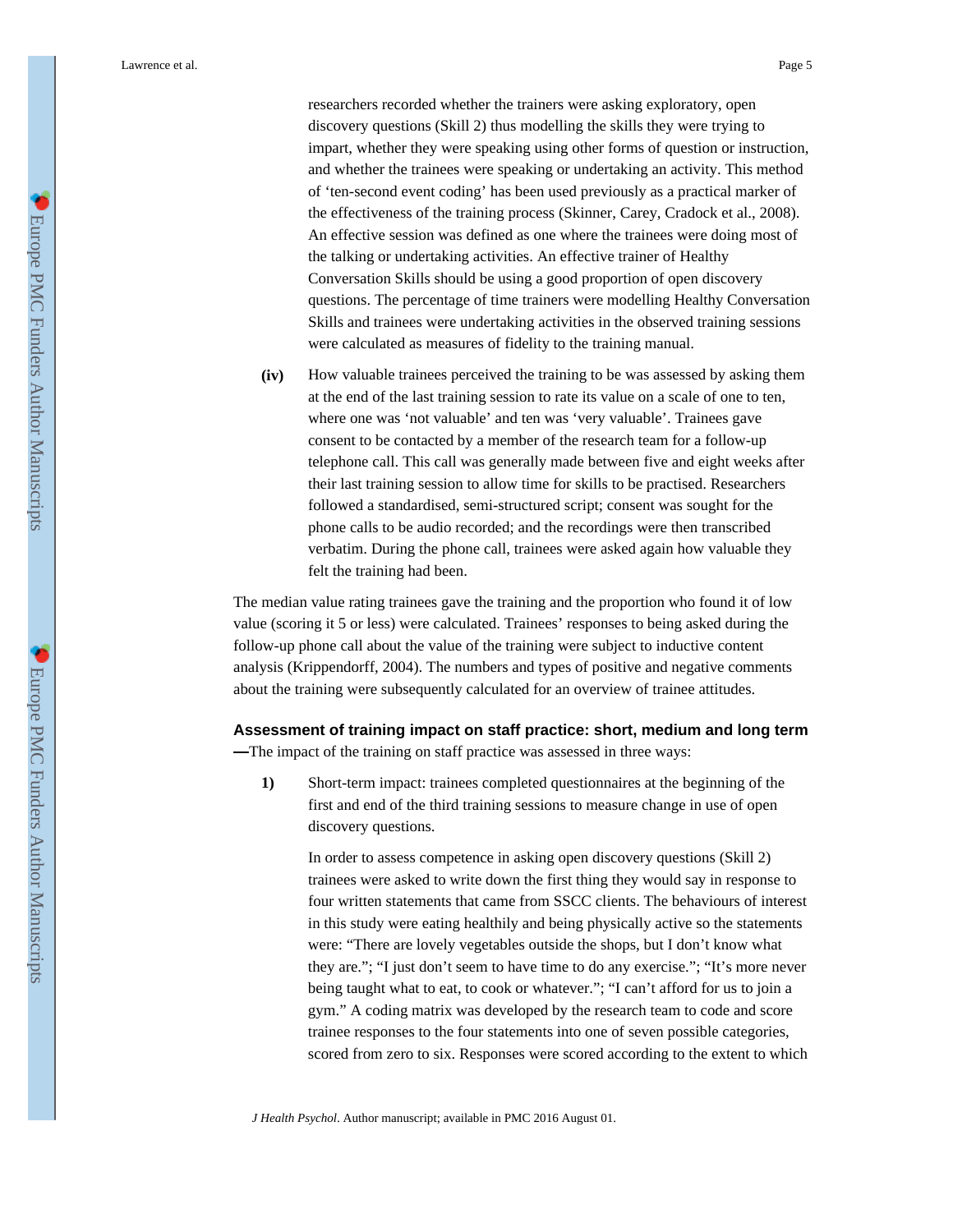they allowed a client to reflect on their issues and identify a solution for themselves. Giving information by telling or making suggestions was therefore given a low score of one, whilst asking open discovery questions to help reflect and plan for change was given the highest score of six. Other responses included closed questions, the practitioner sharing their own experiences, and empathy. A total score for responses to all four statements was calculated for each participant. All responses were double-coded by two researchers to ensure consistency of coding. Early in this process, coding discrepancies were reviewed and discussed until agreement was reached and these discrepancies largely ceased to occur.

- **2)** Medium-term impact: In a post-training telephone interview trainees were asked to reflect on their use of Healthy Conversation Skills and to share any behaviour change conversations they had had since the training, in order to assess competence in all five skills (Appendix 1). During the phone call, the researcher prompted the trainee to describe how a healthy conversation started (Skill 1); what open discovery questions they used (Skill 2); who did most of the talking/ listening in the conversation (Skill 4); how they helped the person plan for change by supporting them to set SMARTER goals (Skill 5); how they felt the conversation went, what worked well, how their practice had changed, how they had used the skills learnt on the course and what they might now do differently (Skill 3). Two researchers independently read every transcript and used a coding matrix to rate the practitioners' competence in using the five skills. Competence on each skill was rated from zero to four, where zero equalled no demonstration and four indicated the highest level of competence. Competence scores were summed and the two researchers discussed and agreed the final total score. The coding matrix evolved throughout this process until coders were coding consistently. The fidelity with which the researchers followed the interview script was also assessed by checking the questions they asked against those specified by the script. This was to ensure that researchers had given trainees the opportunity to demonstrate competence in each of the five skills.
- **3)** Long-term impact: Researchers observed conversations between trained practitioners and clients at SSCC group activity sessions one year post-training to assess competence in four of the five skills. These observations were compared with observations of staff in the control area. Most sessions were attended by two observers who undertook to observe different members of staff using an observation tool developed by the research team (available from the first author).

As well as recording details of the date, time and location of each group session observed, they captured staff use of four of the five Healthy Conversation Skills. In the context in which the observations were carried out, it was not possible to record use of reflection (Skill 3). We intended to observe all trainees and liaised with the Centres to attend as many sessions as possible in which trained staff members were working. Consent was at the Centre level initially, but staff members were briefed before the session commenced to explain the rationale for the observation. No-one made any objections to the presence of the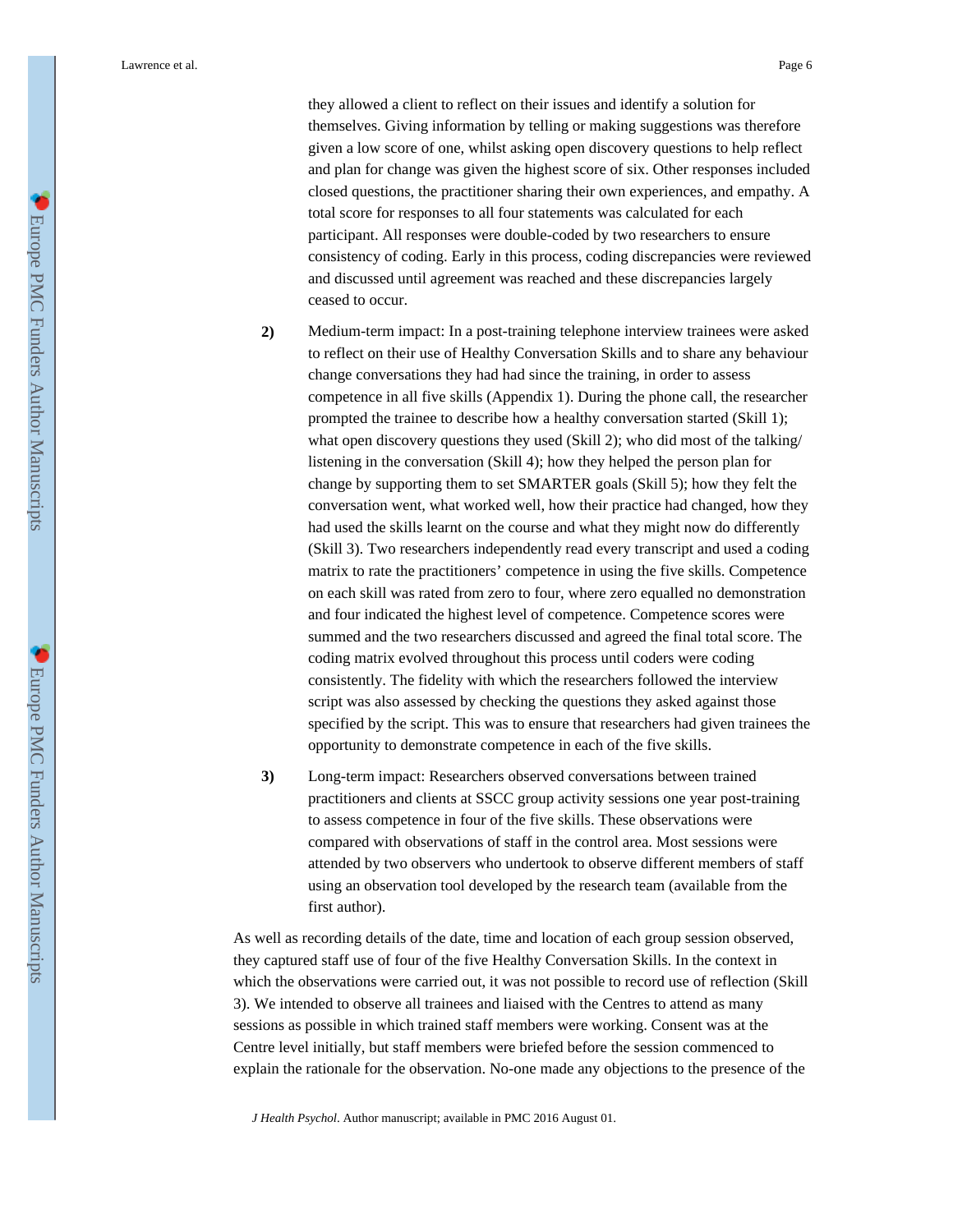observers. There were no specific sampling criteria as all trainees present in the session were observed and each was observed in one session only.

Competence in identifying or creating an opportunity to have a healthy conversation (Skill 1) was recorded in one of five categories which described how the healthy conversation began. Skill 2 was assessed through making a tally of the questions asked and categorising them into either open discovery questions or other responses. Observers recorded who did most of the talking in the conversation and how much of the total conversation time the practitioner spent asking open discovery questions as evidence of time spent listening (Skill 4). Any communication to support SMARTER planning was recorded and used as evidence of Skill 5.

#### **Ethical considerations**

As the training programme and associated evaluation were undertaken as part of staff continuing professional development, a submission was not required by the local ethics committee. However, researchers followed universal ethical principles throughout. All trainees completed a registration sheet and consented to take part in the training.

# **Results**

#### **Training implementation**

Between May 2009 and January 2011, 22 courses of Healthy Conversation Skills training of three sessions each were delivered. Of the 210 practitioners working across 14 SSCCs in Southampton who were eligible to attend, 148 completed the training, giving a response rate or reach of 70%. The largest staff group who attended were play workers/supervisors (43%), followed by community development workers (18%) and family support workers (17%). Fewer community health nurses and oral health practitioners (15%), and management and administrative staff (7%) participated. The managers of some staff groups chose to make the training mandatory, while others did not. The higher proportions of play and community development workers who received training are a reflection of this decision. Three trainees were male.

One complete training programme was observed in November 2010. The majority of each training session (76% overall) was spent with the trainees involved in activities or speaking. When trainers were speaking, they were modelling the use of open discovery questions nearly a third of the time. When asked how valuable they felt the training had been on a scale from 1-10, trainees gave it a median rating of 8 (IQR:7-9). Only 6% of the trainees gave a score of less than 5, indicating little or no perceived value. Content analysis of the follow-up phone call transcripts showed that 84% of trainees gave some positive feedback and 45% some negative feedback (some made positive and negative comments about different aspects of the training). A breakdown of the positive feedback indicated that 35% of trainees commented on the training content (eg "I think examples of how it could be done was very useful; I think most of it was useful actually."); 31% on using the skills in practice (eg "I think about how can I ask this question, making it an open question and letting them give me a solution"); 42% on reflection and professional development (eg "It made me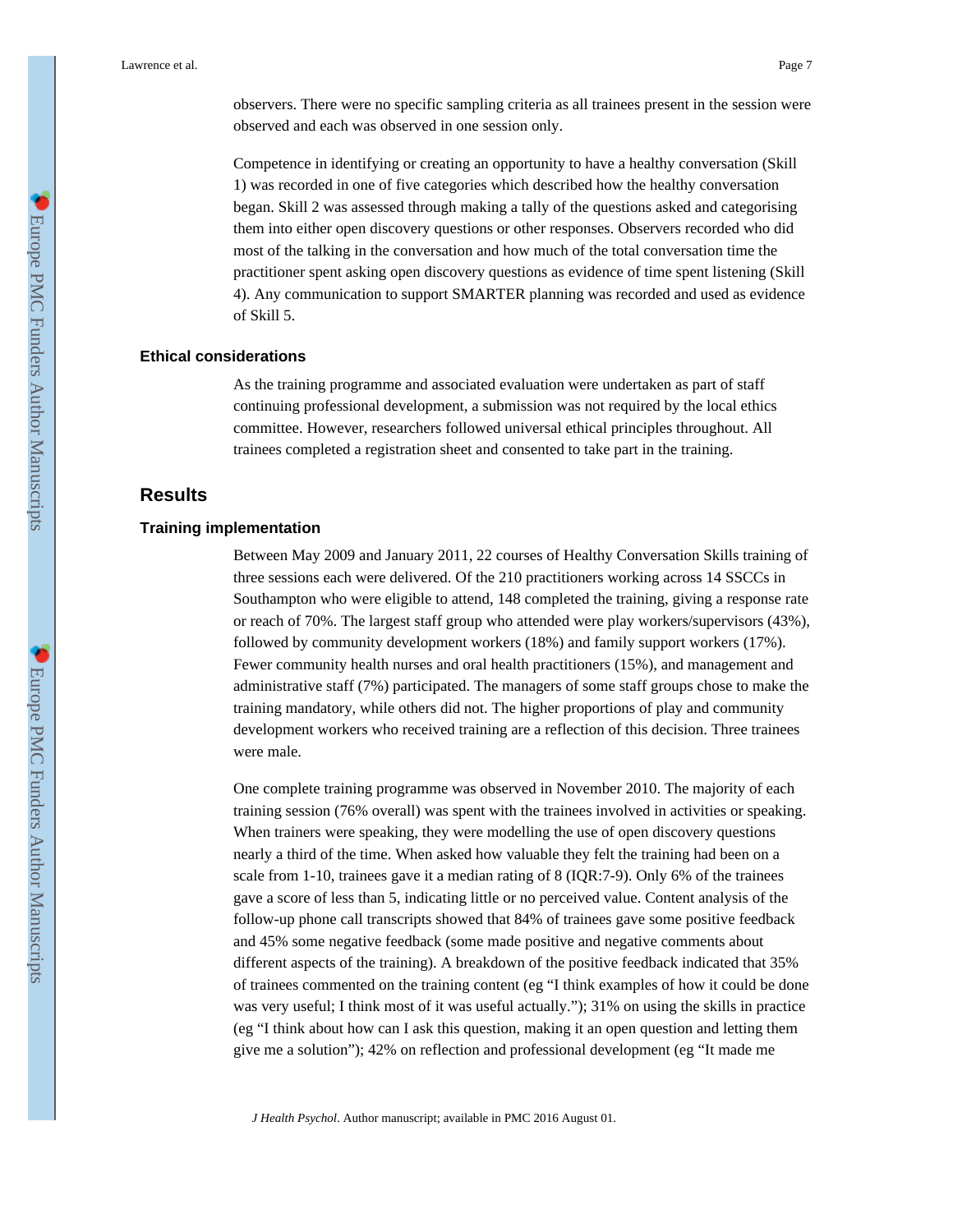really think about what I wasn't saying as much as what I was"); and 48% made general observations (eg "I enjoyed it, it was really good"). Twenty-seven percent of trainees made a negative comment about the training content (eg "The recorder thing wasn't very nice, it did really throw me actually"); 6% about using skills in practice (eg "I can't say that going on that course has made any changes to how I would have a conversation; I wouldn't stop and think about what I will be saying with someone"); 27% about the name and length of the training (eg "We went expecting it to be about food and of course it wasn't when we got there"); and just 3% made a negative general observation (eg "not particularly useful to be quite honest").

#### **Training impact**

**Short term impact on staff practice—All 148 practitioners who completed Healthy** Conversation Skills training provided responses to written statements before and immediately after training, and 143 of them provided at least one response that could be coded. Numbers of the seven possible responses to each of the statements were compared pre- and post-training using Wilcoxon matched-pairs signed rank test. Numbers of trainees using open discovery questions at each time point were compared using the same test. Trainees responded to these statements significantly differently after training (P<0.001) (Figure 1). Numbers of open discovery questions used by trainees increased after training from 16 to 321, and giving information or making suggestions decreased from 428 to 130. The number of trainees using open discovery questions went up from 13 to 114; 78% of trainees who had used no open discovery questions before training, used at least one afterwards.

**Medium term impact on staff practice—**Data on trainees' competence five to eight weeks after training were extracted from transcripts of the follow-up phone calls and were available for 139 trainees. Of the nine trainees for whom there are no data available, the recorder failed four times, three trainees asked not to be recorded, and two had left SSCC employment. Competence scores for trainees on each of the five skills demonstrated during the follow-up phone call were calculated, summed and multiplied by five to give an overall percentage rating of competence. Scores on each of the five skills were plotted and median scores for each skill calculated. The median overall competence rating for all these trainees was 55% (IQR: 35-70). Figure 2 shows the number of participants and their range of scores on each of the five competencies. Variation in the median scores suggests that trainees were more competent in some areas than others. They had moderate to high levels of skill in finding opportunities to have healthy conversations (median score 3 (IQR: 2-3)) and in using open discovery questions (median score 2 (IQR: 0-4)); however, these conversations did not include SMARTER goal-setting (median score 1 (IQR: 0-2)).

**Long term impact on staff practice—One year post-training, 168 conversations with** clients were observed involving 70 trainees at 12 SSCCs in Southampton. At the same time, 89 conversations were observed involving 41 practitioners at 10 SSCCs in the control areas, where staff had not been trained in Healthy Conversation Skills. Whilst the control area was demographically similar to the intervention area with a similar number of SSCCs, they had a smaller pool of staff, most of whom we observed.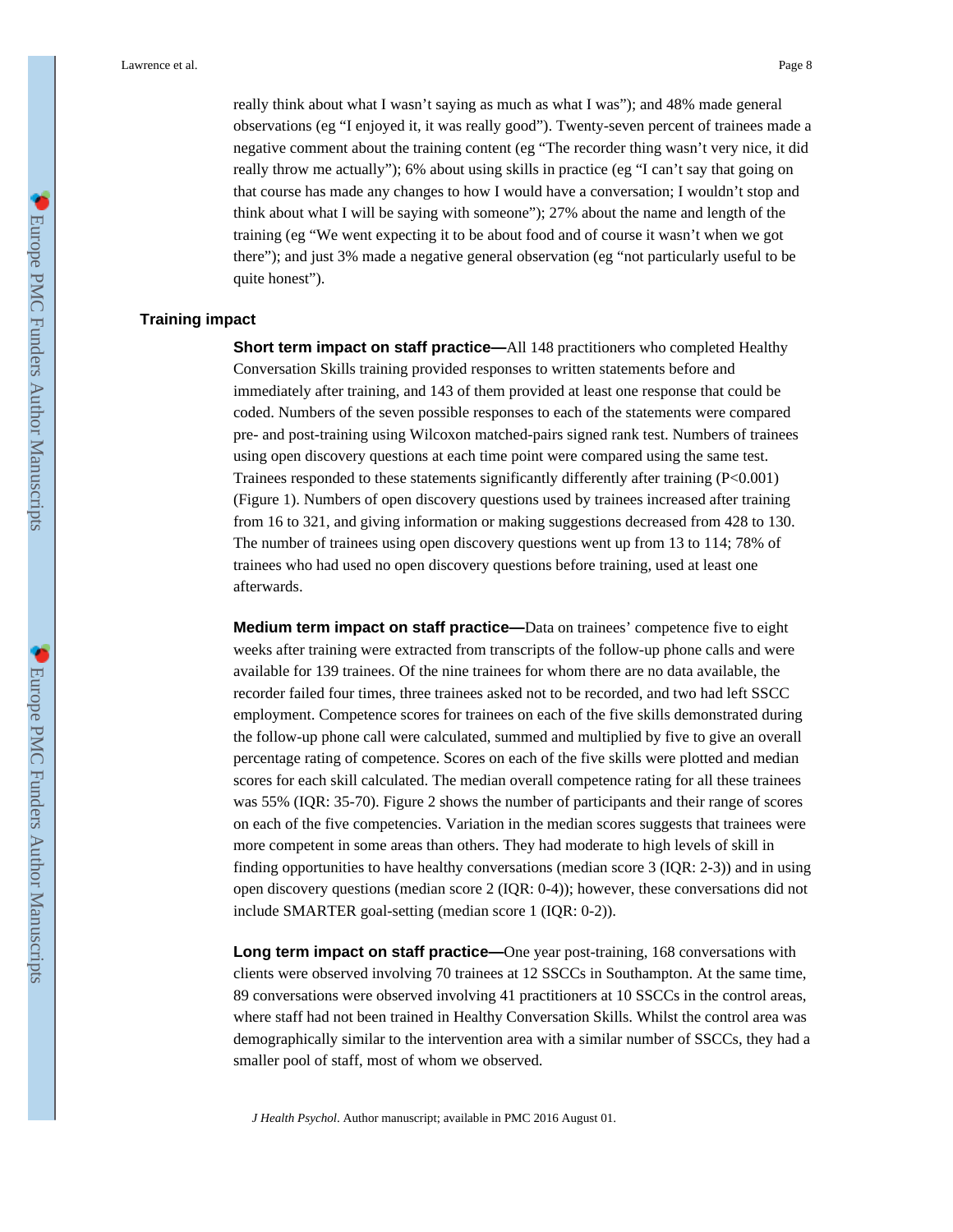Numbers of conversations observed and total numbers of practitioners involved in the observations were calculated for the intervention and control areas (Table 1). A practitioner was considered to have shown competence in Skill 1 if they created an opportunity or started a healthy conversation with a client. Asking more than two open discovery questions was considered evidence of competence in Skill 2. Competence in Skill 4 was reflected in the practitioner spending more time listening than talking, and at least half the total conversation time spent asking open discovery questions. Any communication to support SMARTER planning was used as evidence of Skill 5. A random effects logistic model was used to compare the frequencies with which these skills were used between the two areas. This analysis took account of the fact that some of the practitioners were observed in more than one conversation.

Skills 1, 2 and 4 were seen significantly more in the intervention site than in the control site. Although there were more occasions when Skill 5 was observed in the intervention site, there was no significant difference in its use (Table 1).

# **Discussion**

These data suggest that health and social care practitioners can be trained to use communication skills to support behaviour change as a brief intervention. Healthy Conversation Skills training changed staff practice in the short, medium and long term. Thorough implementation of this training intervention is demonstrated by the fact that 22 training courses were successfully run and 70% of eligible practitioners in the intervention area were trained. This confirms that the intervention reached the target population of practitioners. In addition, the majority of trainees felt the training was valuable to their practice. Evidence of fidelity of training delivery and adherence to the training philosophy are shown by the way trainers ensured trainees' involvement in activities and discussions for the great majority of time they were in training. When trainers were speaking, almost a third of this time was spent asking open discovery questions, modelling a key skill of the training.

The impact of the training intervention on staff practice was demonstrated by the dramatic increase in use of open discovery questions immediately post-training, indicating understanding of this key skill and the ability to produce a more exploratory response; high levels of competence in three of the five Healthy Conversation Skills several weeks posttraining; and, compared to their untrained peers, significantly higher use of most skills in practice one year post-training. It should be noted however that not all five skills were taken up and used to the same degree. Unlike use of open discovery questions, listening, reflecting, and creating opportunities, the use of SMARTER goal-setting was minimal and not significantly higher in the intervention than the control area. Subsequent review and reflection on the training programme and data from the follow-up phone calls suggested that trainers may have provided insufficient support to trainees to allow them to acquire and practise SMARTER goal-setting. The training programme has subsequently been revised to address this issue.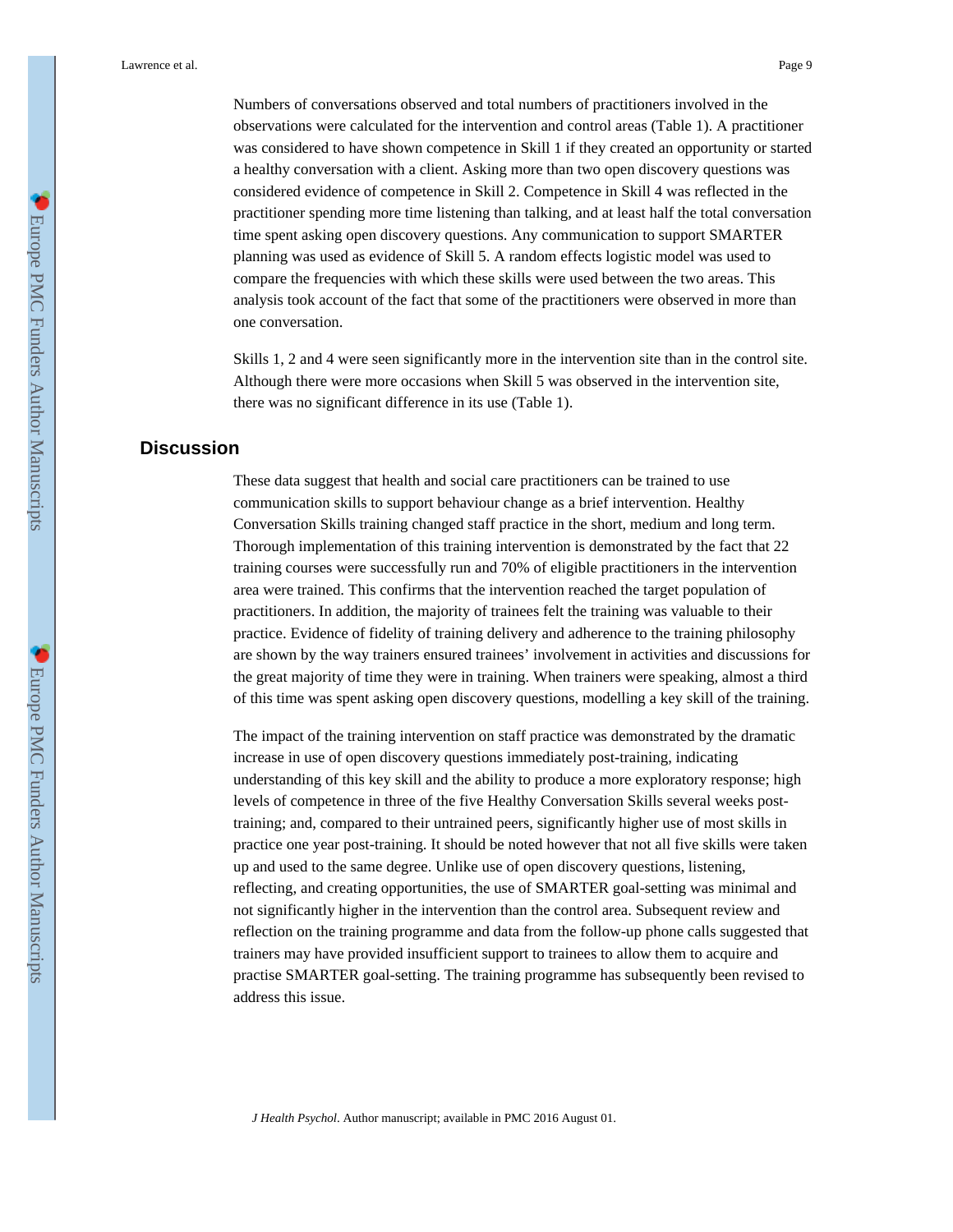## **Strengths and limitations**

Not all practitioners working in SSCCs received Healthy Conversation Skills training, raising the possibility that the trainees represent a biased sample of those eligible. However, there are two aspects of the study design that make this unlikely. First, the large majority of eligible practitioners were trained; second, training was made mandatory for most staff groups and a considerable amount of energy was put into ensuring that trainees were available to attend all the training sessions. For these reasons, we are confident that the trainees were not in some way self-selected, and that the changes in practice we observed are not the result of this group being particularly motivated to change.

It is acknowledged that the evaluations rely on self-report data and phone calls and observations conducted by the research team, which may have biased the findings. Being interviewed by the training team may have led trainees to feel under pressure during the follow-up phone calls and thus exaggerate or invent evidence of Healthy Conversation Skills' use. Similarly, trainees may not have behaved in the way they would usually whilst being observed. However, the use of a variety of evaluation tools, assessment at multiple time points and collection of a large amount of data from each trainee were methods adopted to overcome this potential for bias. Whilst the evaluation tools were not validated against other instruments, they were developed and piloted by the research team to be fit for purpose. Attention was paid to the rigour with which assessment criteria were applied. For example, the follow-up phone calls were conducted using a standardised script, and the fidelity with which the interviewers adhered to the script was assessed and considered when analysing the data. Each transcript was coded for evidence of competency in use of Healthy Conversation Skills by two researchers independently, and a final coding was produced through discussion. One member of the research team (WL) trained all the observers (CB, MJ, SC, TT, RB), attended many of the sessions with them and reviewed all the observation data regularly with them to ensure a consistent approach. The consistency of findings in the current study suggests that the change in staff practice is unlikely to be wholly due to bias or measurement artefact.

It would have been helpful to assess reflective skills at one year post-training and to have undertaken additional evaluations of use of all skills over time. The intention was to record reflection skills on the observation sheet but in the event it was not possible to interview a sufficient number of staff, so these data were not collected. Ongoing delivery of this training needs to address these limitations.

#### **Interpretation**

There may be a number of reasons why Healthy Conversation Skills appear to be taken up more easily than other training interventions. In trials of the effectiveness of Motivational Interviewing training, little overall change in staff practice and a lack of basic proficiency have been reported (Forsberg, Ernst and Farbring, 2011;Moore, Moore and Murphy, 2012). It is recognised that Motivational Interviewing is a complex and skilful therapy, which needs to be learnt over time with skills embedded gradually through practice (Hettema, Steele and Miller, 2005). In contrast, Healthy Conversation Skills training was designed to be accessible to practitioners from a range of backgrounds, many with limited counselling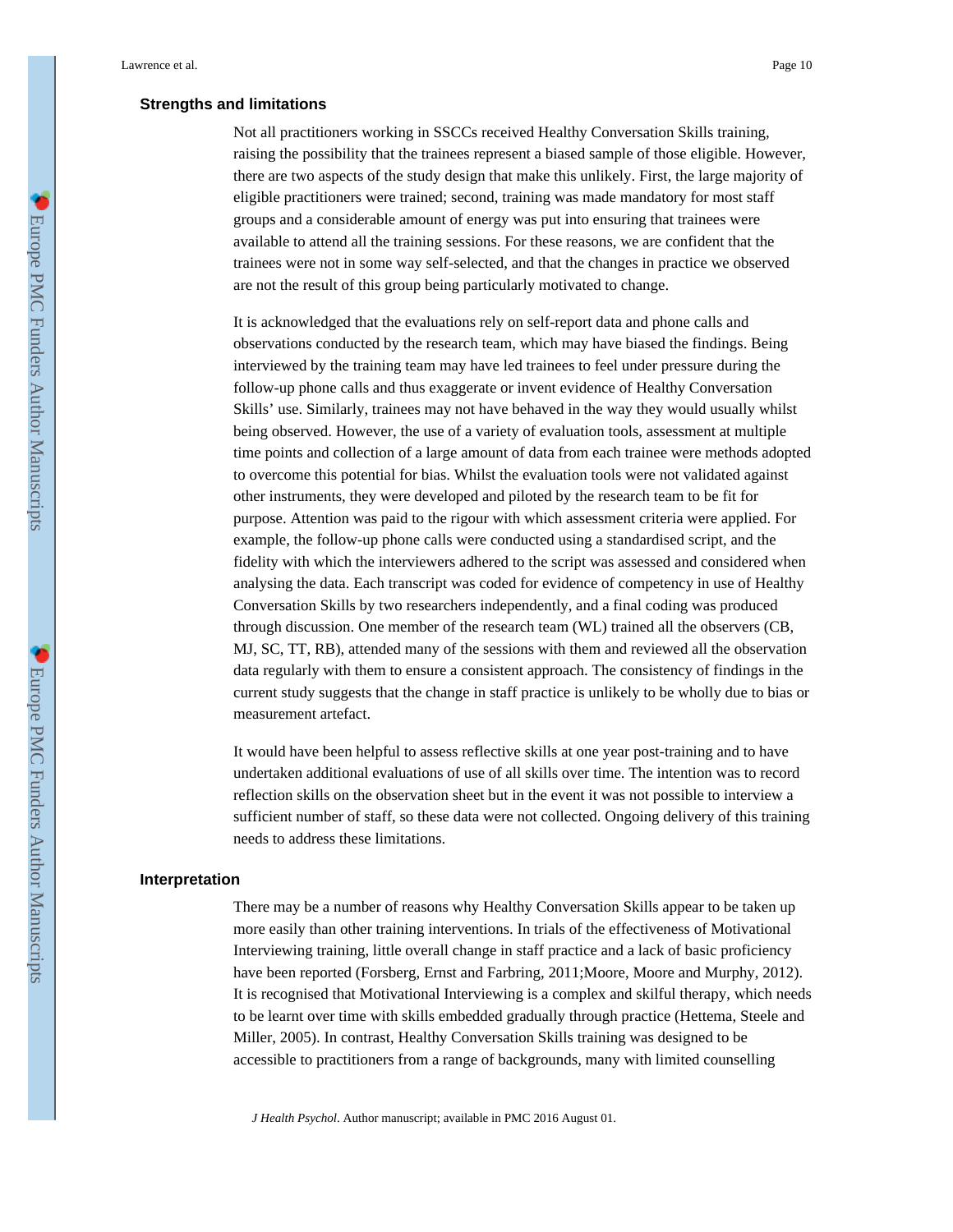experience, to equip them to support clients in an opportunistic way. Though the clientcentred philosophy of Healthy Conversation Skills is similar to that of Motivational Interviewing, the five skills on which our training is based are easy to understand, and the techniques used to acquire these skills are uncomplicated. Healthy Conversation Skills training is also designed in a way that allows trainees to practise the skills between sessions, and offers on-going support using a variety of methods including self-reflection tools, the follow-up phone call and the workshop. We have also encouraged the Centres to identify champions and where this has been successful there is a clearer workplace support mechanism in place for the trainees, for instance a requirement for evidence of use of the skills in staff appraisals.

The style adopted for the delivery of Healthy Conversation Skills training may also have enhanced take-up of skills and increased trainees' self-efficacy for supporting behaviour change. The trainers modelled the non-didactic, counselling, facilitative style they wished to promote in their trainees. Trainers used open discovery questions nearly a third of the time when they were talking, and trainees spent most of the training time talking and participating in activities. These findings indicate a more interactive, less didactic training style than traditional training methods which involve a great deal of instruction and a smaller contribution from trainees. This participatory style of interaction has shown to be more effective than traditional approaches in supporting clients and patients to change their lifestyles, partly because they increase client and patient self-efficacy (Abraham and Gardner, 2009;Lorig and Holman, 2003). A recent trial demonstrated that the self-efficacy of nutritionists working for the Women, Infants, and Children programme in the USA increased as their self-assessed level of Motivational Interviewing skills increased (Marley, Carbonneau, Lockner et al., 2011). Similarly, we have shown that increased practitioner competence in using Healthy Conversation Skills was associated with increased confidence in having conversations with clients about healthy eating (Black, Lawrence, Cradock et al., 2012). The process of learning and using these skills is somewhat circular; practitioners trained in Healthy Conversation Skills were more likely to feel they were able to use them with clients and hence more likely to see the benefits of using them (Tinati, Lawrence, Ntani et al., 2012). It is therefore crucial to provide opportunities to practise new skills when attempting to change staff practice.

One reason that Healthy Conversation Skills training reached a high proportion of practitioners was that it was developed and implemented in close collaboration with local commissioners and service providers who had identified a need for their practitioners to receive training in skills to support health behaviour change in patients and clients. Discussions with service providers of the findings from the research team's formative work influenced the content and mode of delivery of the training (Lawrence, Keyte, Tinati, et al., 2012). In some cases, commissioners made Healthy Conversation Skills training a requirement of their service providers, therefore mandatory for all front-line staff. In this way, every effort was made to support the implementation of the training, recruitment of trainees and engagement in follow-up activities. Such alliances have been highlighted as an important step in improving population health (Campbell and Murray, 2004).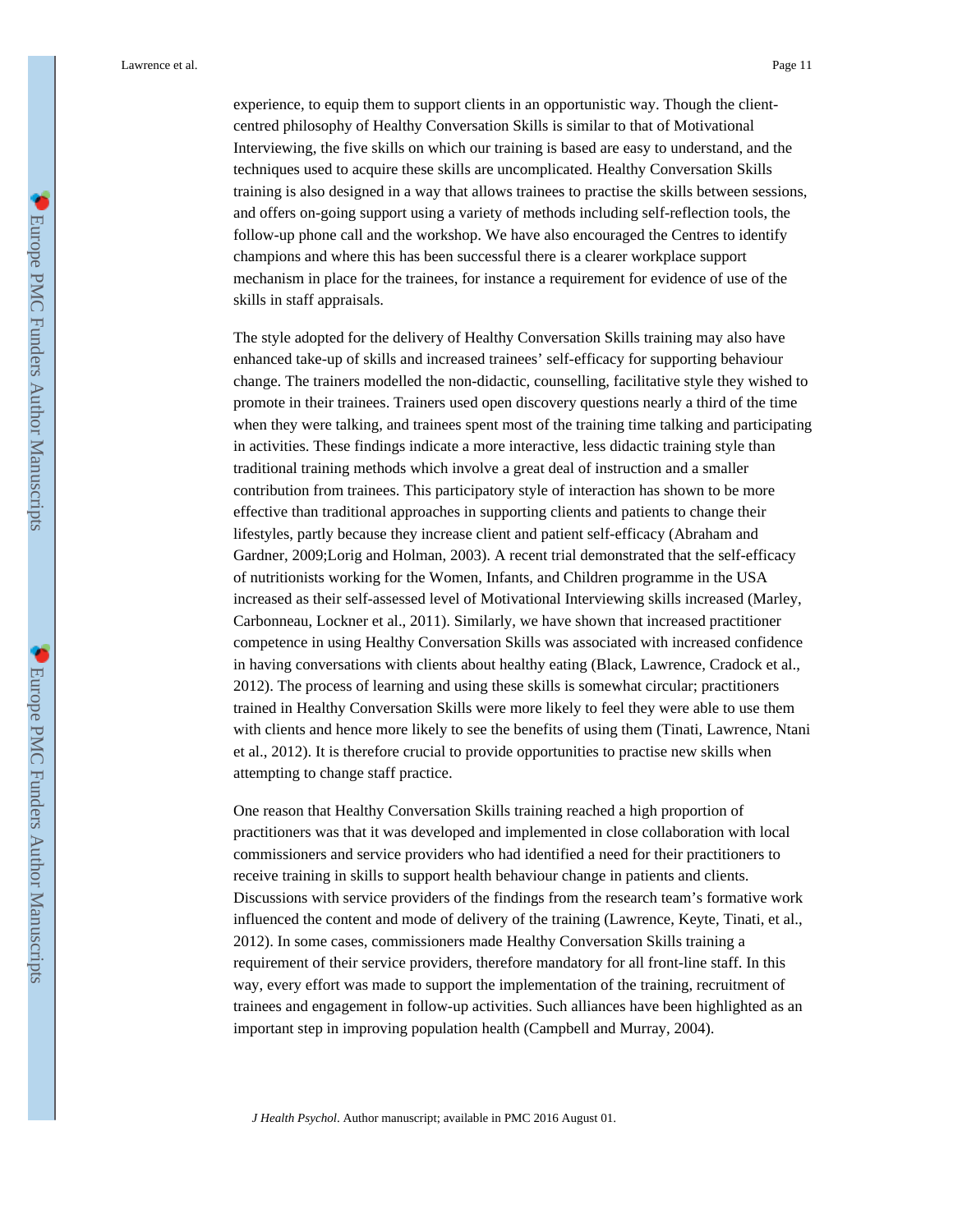## **Implications for policy and practice**

The findings of this study have implications for those wishing to improve public health through promoting health behaviour change. This study demonstrates that front-line practitioners at all levels can be given training in client-centred skills to support behaviour change and that changes to their practice seem to persist over time. We have shown that this training can be made accessible and acceptable to staff, who can use these skills during routine care.

An example of the power of a client-centred approach to improve health care services is provided by De Haan in her account of the transformation of maternity services in former USSR countries (de Haan, 2010). After ten days of training staff in client-centred techniques, with six biannual refresher sessions, the quality of maternity care was revolutionised and outcomes dramatically improved for women and their babies. She attributes the improvements to successful empowerment of both staff and patients, and concludes that training to improve client-provider communication is a sustainable and costeffective way to enhance the quality of health services. Data from our training intervention suggest that this may also be true for health and social care services.

In the UK, the NHS Health Trainer Service is a demonstration of the value of brief, clientcentred interventions in improving health behaviours in the community. Early evaluations of the service show that in the groups of clients who engage fully with a health trainer, body mass index decreases, diet quality and level of physical activity improve, and self-efficacy and perceptions of health and well-being increase (Gardner, Cane, Rumsey et al., 2012). However, these evaluations also show that recruitment and engagement of clients can be challenging. Models, such as the one adopted by Healthy Conversation Skills training, aim to improve the capability of existing services to deliver lifestyle change support to clients thus avoiding the problem of recruitment to a new service. This approach has huge potential, and unlike more programmatic interventions, is low in cost. A recent trial of this kind of intervention, where general practitioners were trained in behaviour change counselling, showed small by encouraging effects on patients' intentions to change their health behaviour (Butler, Simpson, Hood et al., 2013).

Brief interventions delivered by large numbers of practitioners over a sustained period of time have the potential to initiate change in substantial numbers of individuals. Over a period of time, this may lead to population level shifts in behaviour and hence in risk factors for chronic disease. Delivering interventions to improve health behaviour through routine care also provides an opportunity to work with people living in disadvantaged communities, who are the group least likely to engage with formal intervention programmes but simultaneously at greatest risk of disease in UK society. Methods of supporting this target group to improve their health behaviour must therefore be a priority in efforts to improve population health. This paper provides support for the role of health psychology in the area of public health and community empowerment (Murphy and Bennett, 2004).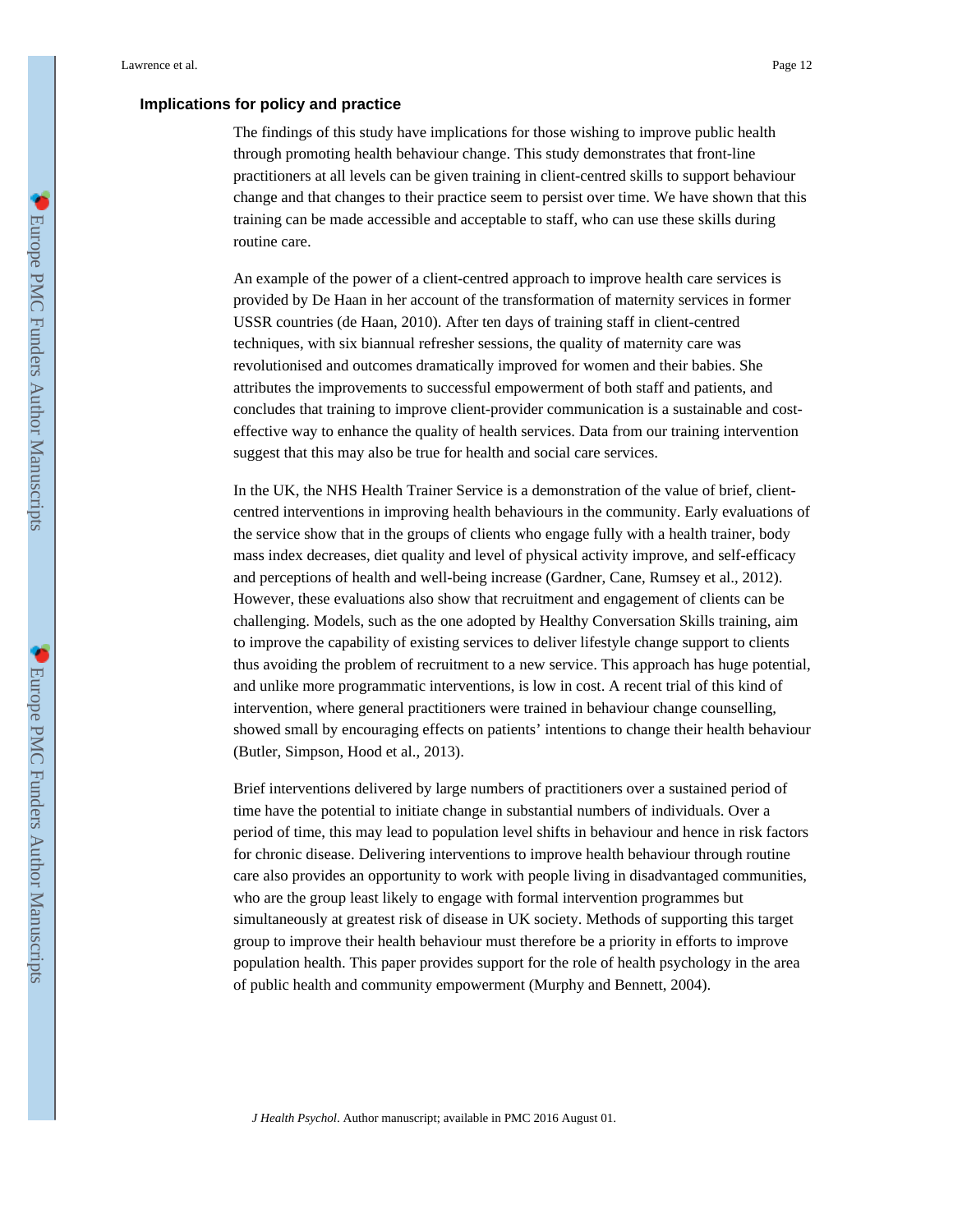# **Acknowledgments**

The staff of Sure Start Children's Centres, Southampton City Council and NHS Southampton City are due our grateful thanks; in particular Sue Thompson, Liz Taylor, and Stephanie Ramsay, for their considerable help in facilitating the delivery and evaluation of the training programme. We are grateful to Jeanette Keyte for her contributions to the design and delivery of the training programme, to Vanessa Cox and the MRC LEU computing team for their invaluable help with the data, and to all working on the Southampton Initiative for Health. This project was supported by funding from the National Institute for Health Research, Nutrition Biomedical Research Centre, Southampton Centre for Biomedical Research.

# **Appendix**

## **1. Healthy Conversation Skills training description**

Communication is enhanced through practitioners developing the skill of asking openended, or open discovery, questions - those that generally begin with "how" and "what". Such healthy conversations allow a patient or client to explore an issue, identify barriers, and generate solutions that can be reviewed with the practitioner at their next encounter. Training aims to increase self-efficacy and sense of control of both practitioners and their patients and clients. The five core skills are:

- **1.** To be able to identify and create opportunities to hold "healthy conversations".
- **2.** To use open discovery questions (those that specifically support exploring of issues, barriers and priorities; problem-solving; and goal-setting).
- **3.** To reflect on practice.
- **4.** To listen rather than provide information.
- **5.** To support goal-setting through SMARTER planning (Specific, Measurable, Action-oriented, Realistic, Timed, Evaluated, Reviewed goals).

Healthy Conversation Skills training consists of three 3-hour group sessions over three to five weeks to allow time for practising and reflecting on skills. Training is delivered by a team of researchers experienced in group work and behaviour change, to a group of between 5 and 15 trainees. This is followed by a period of on-going support, including a phone call from one of the trainers to find out how skills are being implemented in practice and a three hour follow-up workshop approximately three months after training. The phone call and workshop allow trainees to reflect on the training, how they have implemented their new skills, any barriers to their implementation and plans for continued or increased use, including embedding self and peer reflection as part of normal practice. Both follow-up activities are also opportunities to collect evaluation data to assess the effectiveness of the training. Undertaking these activities at approximately 1 month and 3 months post-training was based on an assumption that staff would have had opportunities to practise their new skills, and if they were finding this challenging, it would be a good time to reflect on this and make plans for progress.

# **References**

Abraham C, Gardner B. What psychological and behaviour changes are initiated by 'expert patient' training and what training techniques are most helpful? Psychology and Health. 2009; 24(10):1153– 1165. [PubMed: 20204985]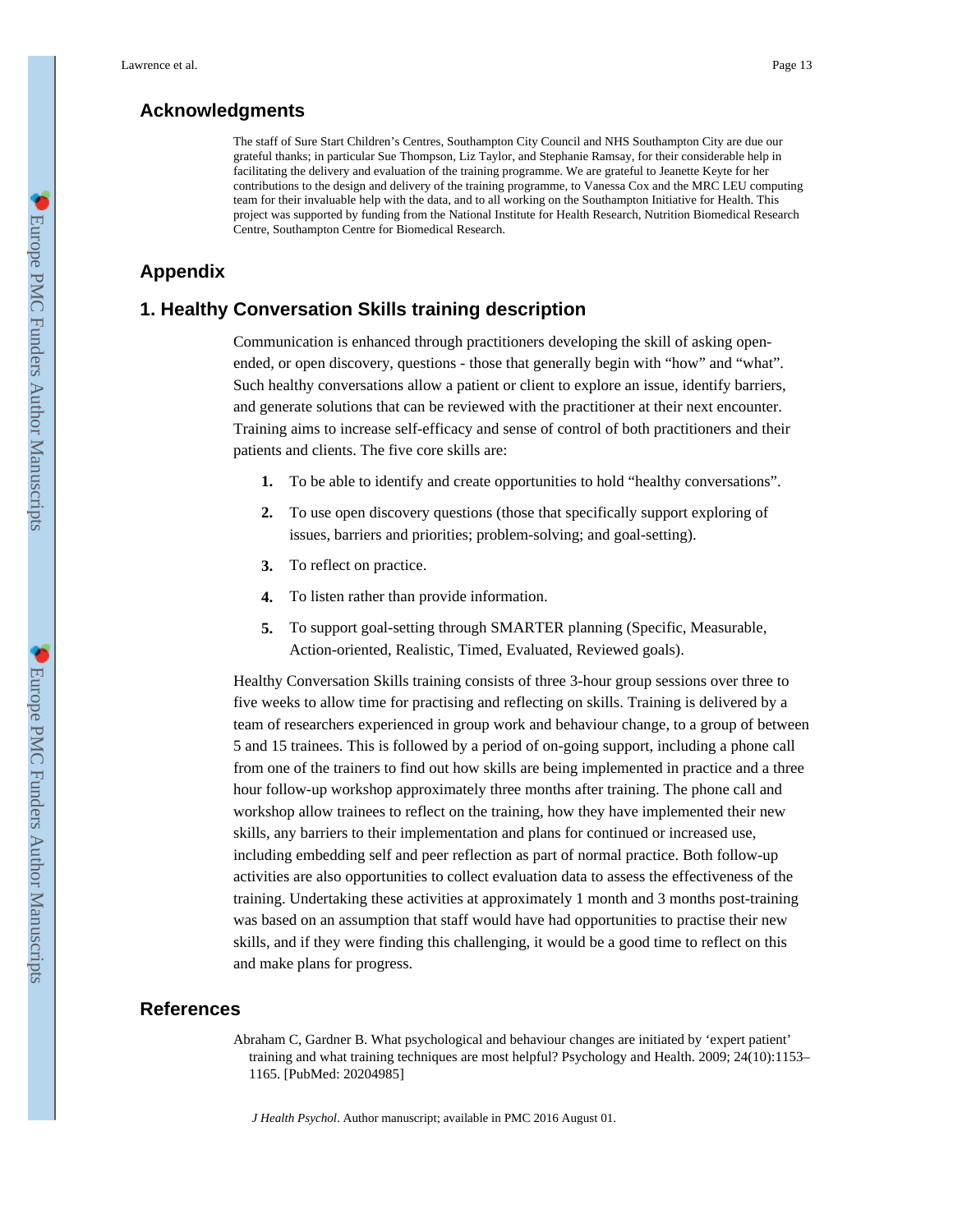- Aoun S, Shahid S, Le L, Packer T. The role and influence of 'Champions' in a community-based lifestyle risk modification programme. Journal of Health Psychology. 2013; 18(4):528–541. [PubMed: 22791139]
- Aveyard P, Begh R, Parsons A, West R. Brief opportunistic smoking cessation interventions: a systematic review and meta-analysis to compare advice to quit and offer of assistance. Addiction. 2012; 107(6):1066–1073. [PubMed: 22175545]
- Baird J, Jarman M, Lawrence W, Black C, Davies J, Tinati T, Begum R, Mortimore A, Robinson S, Margetts B, Cooper C, Barker M, Inskip H. What is the effect of a behaviour change intervention on the diets and physical activity levels of women attending Sure Start Children's Centres in Southampton? Findings from a non-randomised controlled trial. 2013 (Under review).
- Barker M, Baird J, Lawrence W, Jarman M, Black C, Barnard K, Cradock S, Davies J, Margetts B, Inskip H, Cooper C. The Southampton Initiative for Health A Complex Intervention to Improve the Diets and Increase the Physical Activity Levels of Women from Disadvantaged Communities. Journal of Health Psychology. 2011; 16(1):178–191. [PubMed: 20709878]
- Behavioural Insights Team. Behavioural Insights Team: annual update 2010-11. Crown; London: 2011.
- Black C, Lawrence W, Cradock S, Ntani G, Tinati T, Jarman M, Begum R, Inskip H, Cooper C, Barker M, Baird J. Healthy conversation skills: increasing competence and confidence in front-line staff. Public Health Nutrition. 2012; 17(3):700–707. [PubMed: 22989477]
- Buck, D.; Frosini, F. Clustering of unhealthy behaviours over time: implications for policy and practice. The King's Fund; London: 2012.
- Butler CC, Simpson SA, Hood K, Cohen D, Pickles T, Spanou C, McCambridge J, Moore L, Randell E, Alam M, Kinnersley P, Edwards A, Smith C, Rollnick S. Training practitioners to deliver opportunistic multiple behaviour change counselling in primary care: a cluster randomised trial. British Medical Journal. 2013; 346
- Campbell C, Murray M. Community Health Psychology: Promoting Analysis and Action for Social Change. Journal of Health Psychology. 2004; 9(2):187–195. [PubMed: 15018722]
- Davies, J.; Johnson, M. Southampton Sure Start Children's Centres Training Needs Assessment: Final Report. Southampton City PCT; Southampton: 2008.
- de Haan O. From patient to client. Patient Education and Counselling. 2010; 81:442–447.
- Forsberg L, Ernst D, Farbring CA. Learning motivational interviewing in a real-life setting: A randomised controlled trial in the Swedish Prison Service. Criminal Behaviour and Mental Health. 2011; 21(3):177–188. [PubMed: 21706526]
- Gardner B, Cane J, Rumsey N, Michie S. Behaviour change among overweight and socially disadvantaged adults: A longitudinal study of the NHS Health Trainer Service. Psychology and Health. 2012; 27(10):1178–1193. [PubMed: 22283847]
- Hettema J, Steele J, Miller WR. Motivational Interviewing. Annual Review of Clinical Psychology. 2005; 1:91–111.
- Krippendorff, K. Content Analysis: An Introduction to its Methodology. Second Edition ed. Sage Publications, Inc.; 2004.
- Lawrence W, Keyte J, Tinati T, Haslam C, Baird J, Margetts B, Swift J, Cooper C, Barker M. A mixed-methods investigation to explore how women living in disadvantaged areas might be supported to improve their diets. Journal of Health Psychology. 2012; 17(6):785–798. [PubMed: 22044913]
- Lorig KR, Holman H. Self-management education: history, definition, outcomes, and mechanisms. Annals of Behavioral Medicine. 2003; 26(1):1–7. [PubMed: 12867348]
- Lundahl B, Burke BL. The effectiveness and applicability of Motivational Interviewing: a practicefriendly review of four meta-analyses. Journal of Child Psychology. 2009; 65(1):1232–1245.
- Marley SC, Carbonneau K, Lockner D, Kibbe D, Trowbridge F. Motivational Interviewing Skills are Positively Associated with Nutritionist Self-efficacy. Journal of Nutrition Education and Behavior. 2011; 43(1):28–34. [PubMed: 20934389]
- Marteau TM, Ogilvie D, Roland M, Suhrcke M, Kelly MP. Judging nudging: can nudging improve population health? British Medical Journal. 2011; 342:d228. [PubMed: 21266441]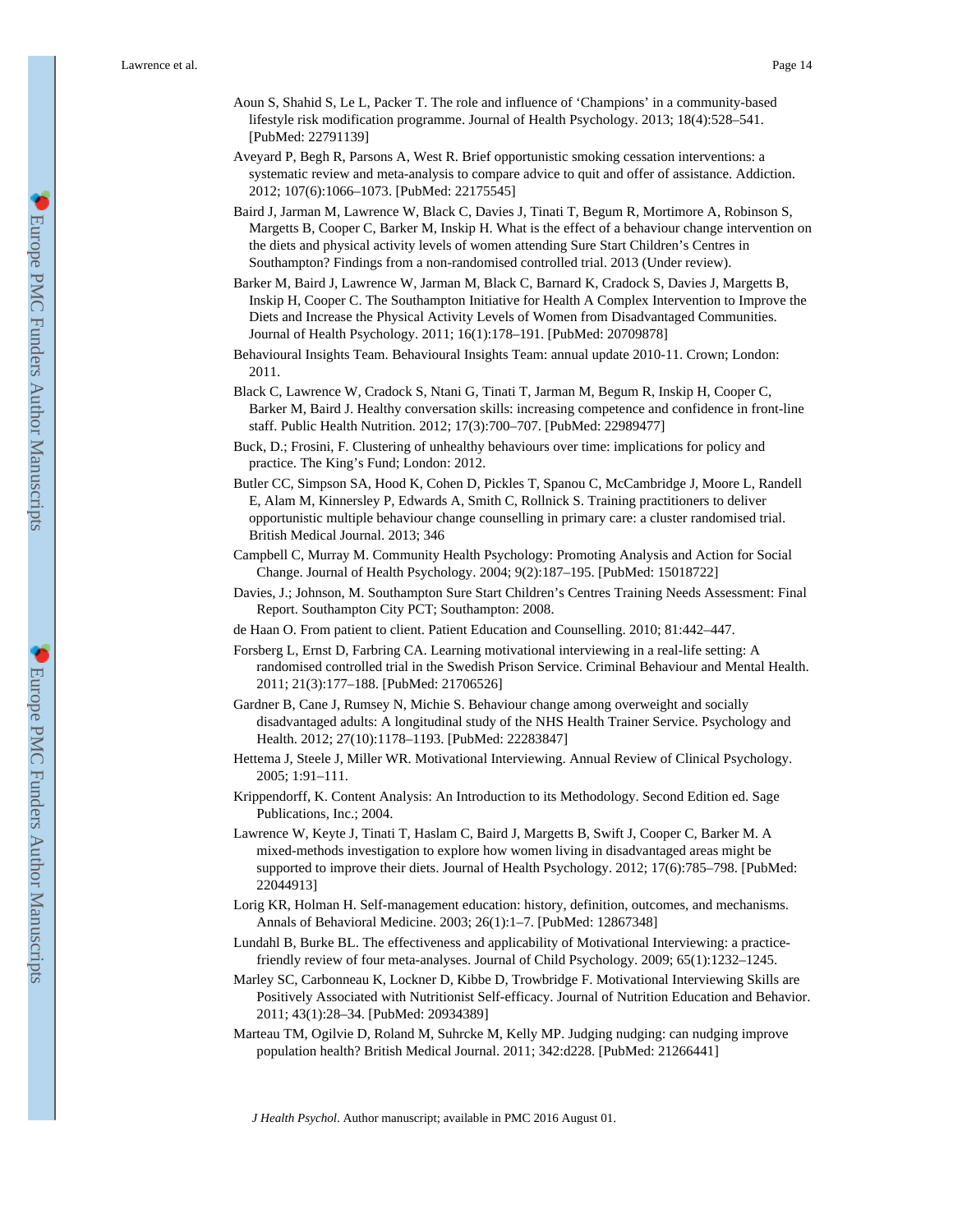- McCambridge J, Strang J. The efficacy of single-session Motivational Interviewing in reducing drug consumption and perceptions of drug-related risk and harm among young people: results from a multi-site cluster randomised trial. Addiction. 2004; 99:39–52. [PubMed: 14678061]
- Michie S, Jochelson K, Markham W, Bridle C. Low-income groups and behaviour change interventions: a review of intervention content, effectiveness and theoretical frameworks. Journal of Epidemiology and Community Health. 2009; 63(8):610–622. [PubMed: 19386612]
- Moore GF, Moore L, Murphy S. Integration of Motivational Interviewing into Practice in the National Exercise Referral Scheme in Wales: A Mixed Methods Study. Behavioural and Cognitive Psychotherapy. 2012; 40(3):313–330. [PubMed: 22008506]
- Moyer A, Finney JW, Swearingen CE, Vergun P. Brief interventions for alcohol problems: a metaanalytic review of controllled investigations in treatment-seeking and non-treatment-seeking populations. Addiction. 2002; 97:279–292. [PubMed: 11964101]
- Murphy S, Bennett P. Health Psychology and Public Health: Theoretical Possibilities. Journal of Health Psychology. 2004; 9(1):13–27. [PubMed: 14683566]
- NHS Future Forum. NHS Future Forum Summary Report second phase. Department of Health; London: 2012.
- Rollnick S, Miller WR. What is Motivational Interviewing? Behavioural and Cognitive Psychotherapy. 1995; 23:325–334.
- Skinner TC, Carey ME, Cradock S, Dallosso HM, Daly H, Davies MJ, Doherty Y, Heller S, Khunti K, Oliver l, the DESMOND Collaborative. 'Educator talk' and patient change: some insights from the DESMOND (Diabetes Education and Self-Management for Ongoing and Newly Diagrnosed) randomized controlled trial. Diabetic Medicine. 2008; 25:1117–1120. [PubMed: 19183318]
- Southampton City Council. Index of Multiple Deprivation. 2013; 2010:8-1–0013.
- Spanou C, Simpson SA, Hood K, Edwards A, Cohen D, Rollnick S, Carter B, McCambridge J, Moore L, Randall E, Pickles T, Smith C, Lane C, Wood F, Thornton H, Butler CC. Preventing disease through opportunistic, rapid engagement by primary care teams using behaviour change counselling (PRE-EMPT): protocol for a general practice-based cluster randomised trial. BMC Family Practice. 2010; 11(69)
- Tinati T, Lawrence W, Ntani G, Black C, Cradock S, Jarman M, Pease A, Begum R, Inskip H, Cooper C, Baird J, Barker M. Implementation of new Healthy Conversation Skills to support lifestyle changes - what helps and what hinders? Health and Social Care in the Community. 2012; 20(4): 430–437. [PubMed: 22452549]
- Wilkinson, R.; Inskip, H. The health and wellbeing of women in Southampton's communities: An analysis of the Southampton Women's Survey. Southampton City NHS Primary Care Trust; 2006.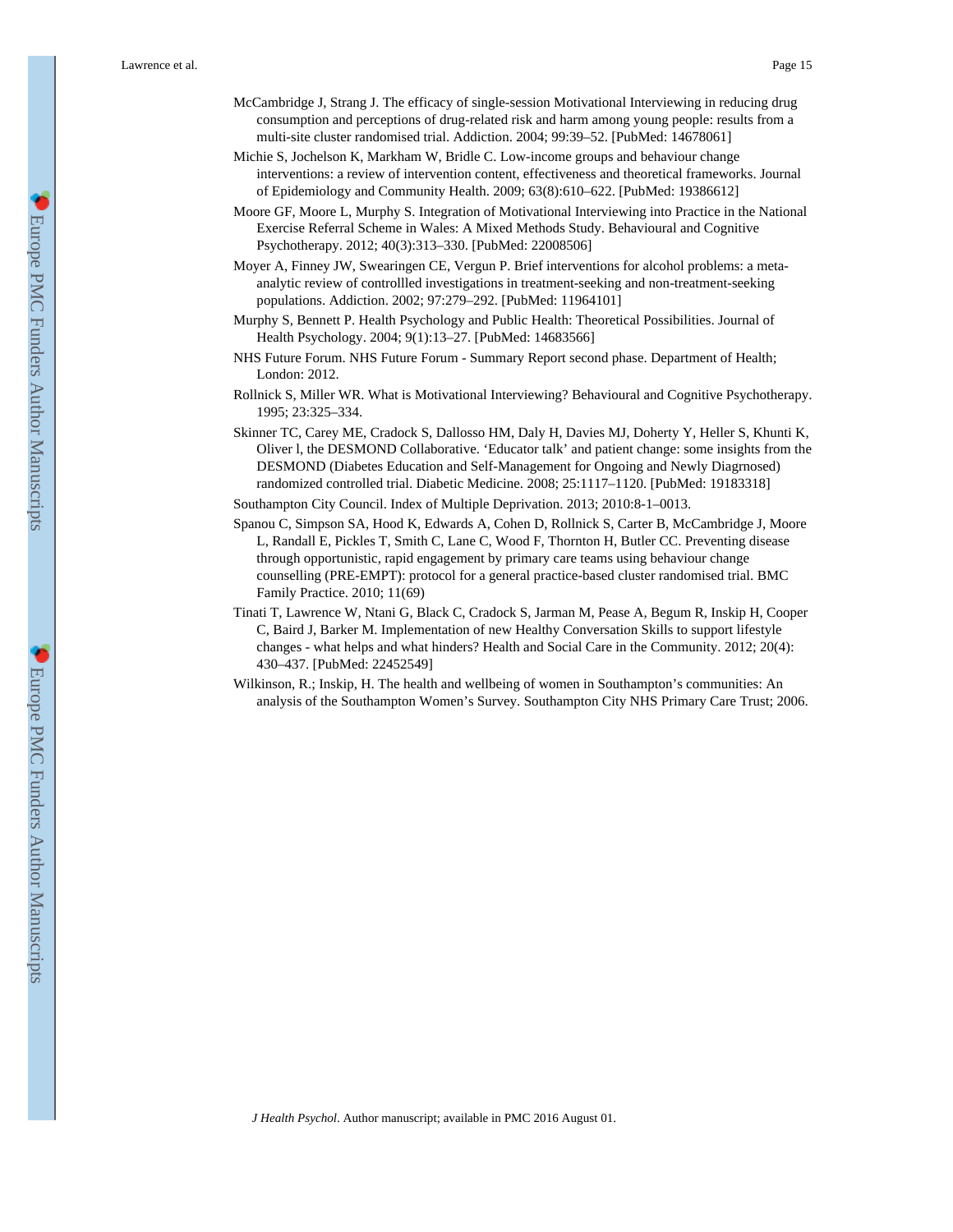





**Figure 1. Short term impact on staff practice Types of response provided by trainees to four written statements about health behaviours immediately before and after training.**   $(n = 143)$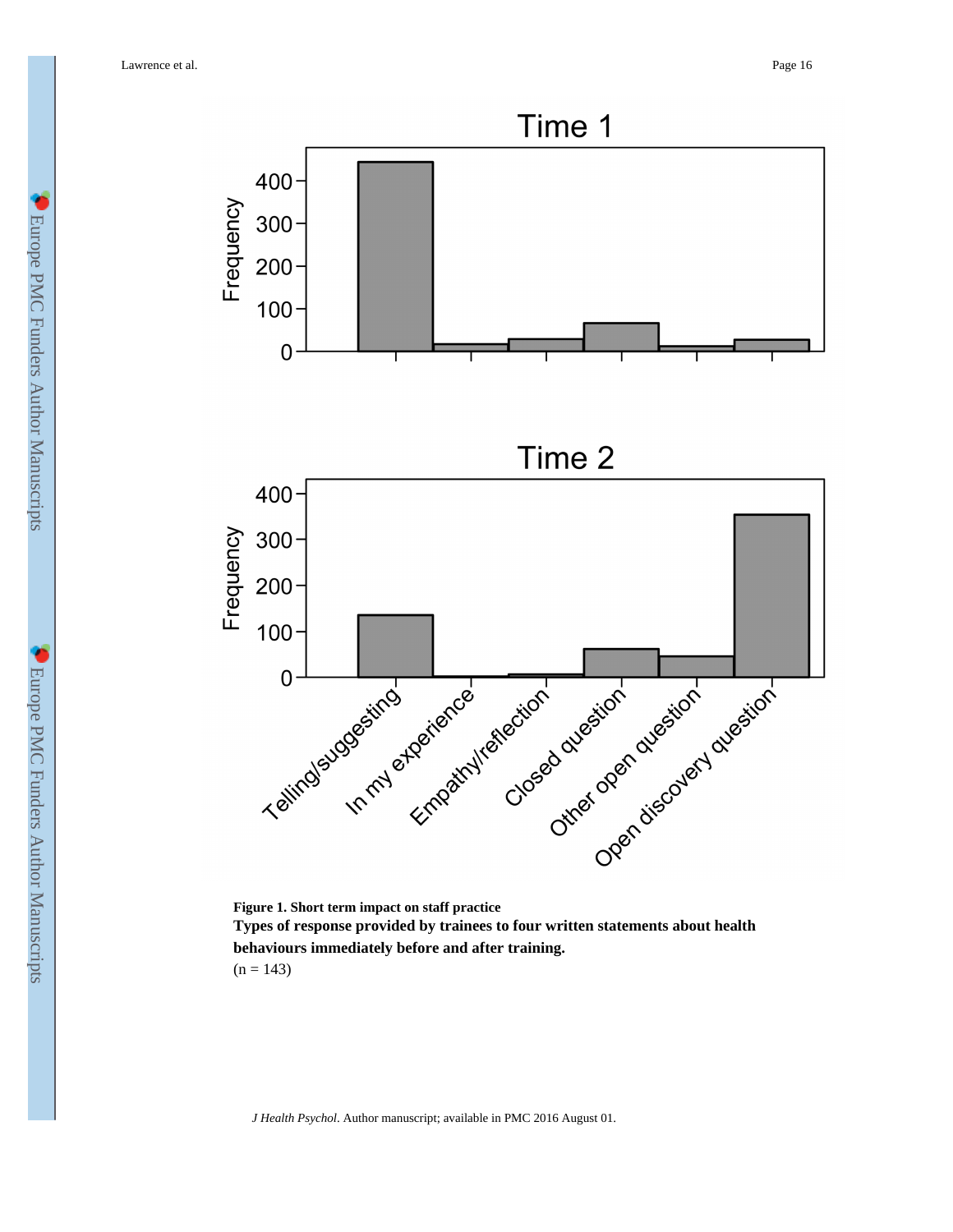

**Figure 2. Medium term impact on staff practice Trainees' scores on the five competencies (data extracted from the follow-up phone call).** 

 $(n = 139)$